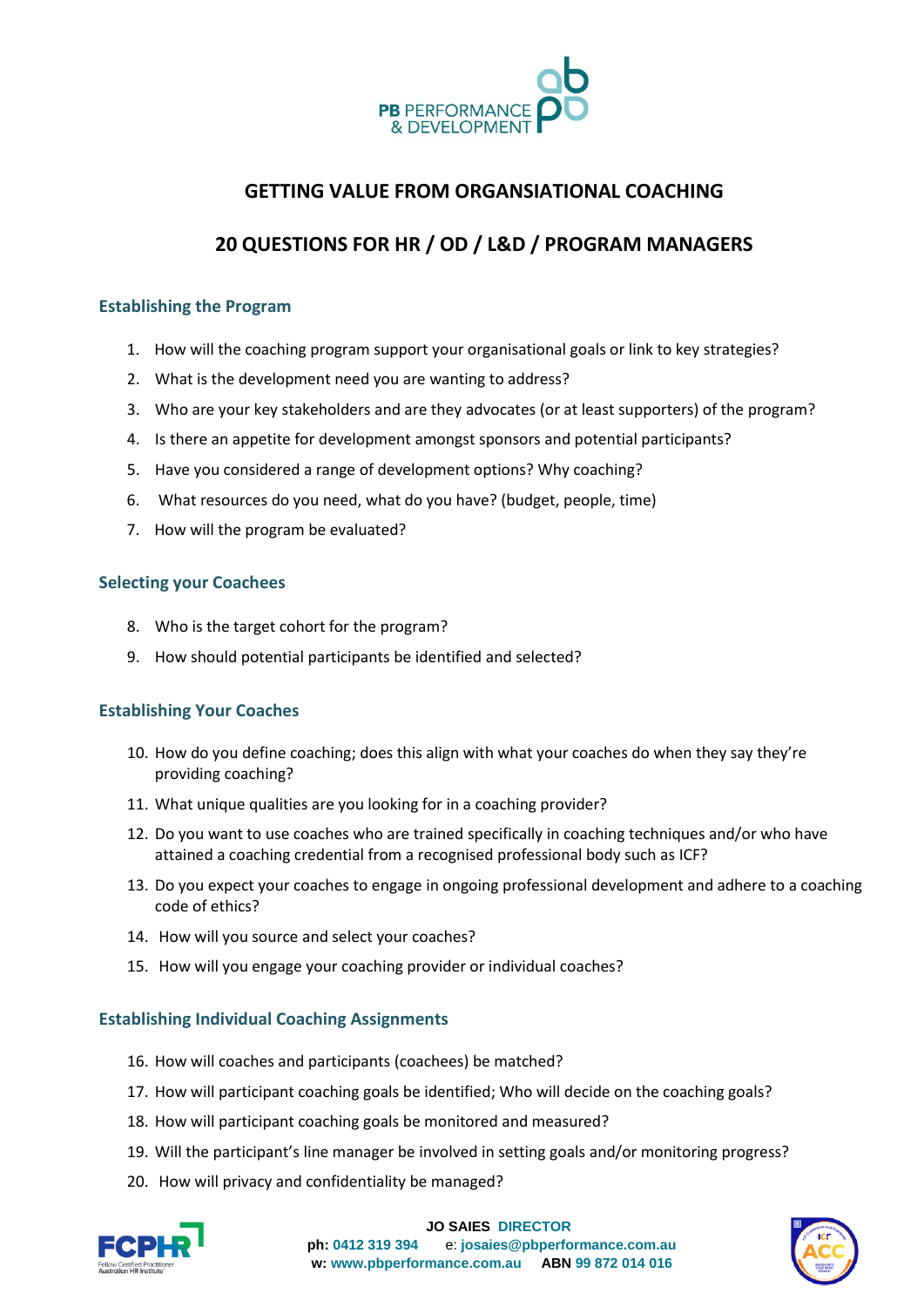

# **A LITTLE MORE DETAIL ……**

# **Why coaching?**

There are a range of development tools you might employ – first decide if coaching is the best fit, or whether training, consulting, mentoring or even counselling might better suit your needs. The International Coaching Federation (ICF) defines coaching as *partnering with clients in a thought-provoking and creative process that inspires them to maximise their personal and professional potential.* Coaching creates insight and empowers the coachee to find and implement changes, solutions and new behaviours – the coach does not inform, advise or instruct the client.

Coaching is an effective tool when you're looking for something that's individually focused rather than generic; when you are seeking vertical rather than horizontal development; and when you want to maximise the application of learning in the workplace. Coaching can be scheduled at a time and place that suits the coachee, rather than bringing them out of the workplace for large chunks of time to attend training, and has the advantage of being 'just in time' allowing staff to use the coaching session to solve specific issues that are pertinent in the here and now.

## **Scope Your Program**

Your coaching program may be a fully scaled, organisational-wide, recurring program, or you may decide specific individuals or groups may benefit from a single coaching program. The scope will depend on the resources available – whether a specific budget has been allocated, your capacity to develop and implement the program, the capacity of participants to engage in coaching – as well as the buy-in from your Executive, coachees and line managers, and the return you expect to get on your investment. Not every coaching program needs to be a Rolls Royce version. If you have the resources, need and buy-in, or you're coaching interventions are reasonably mature, you may be offering more of a systemic program. On the other hand, you may decide to focus a coaching intervention on a single site or cohort for a specific reason at a particular moment in time, or you may start with offering short coaching programs to specific individuals with identified development needs.

## **Who Should Participate?**

First define your coaching cohort – are you targeting your executive, aspiring leaders, high performers, new people managers, managers with a specific challenge such as those leading change, or those from a particular demographic such as indigenous staff? The cohort may have been already identified as part of your strategic HR or L&D plan, or may arise in response to an emerging challenge, for example a large change initiative may prompt the need to develop resilience and adaptability. To ensure maximum buy-in, participants and stakeholders need to view coaching as a significant developmental opportunity (for current or future role), rather than a remedial or performance management strategy. Remember that anyone can benefit from coaching not just senior executives or those in the pipeline.

# **Selecting Participants**

Decide whether you'll call for expressions of interest and select from those applying, or whether staff will be invited to participate. Staff who have been co-opted to participate in a coaching program against their will are unlikely to engage in, and benefit from, the program.

You should be as transparent as possible in defining your criteria for participation and the method of selection, to maximise engagement in, and support for, the program. Who will make the final decision on participants – you, a member of the Executive or a selection committee? The number of participants in each iteration of the program will generally depend on a cost-benefit analysis. You would generally aim for the maximum number of participants considering the cost in both dollars and time. If this is the first coaching program you've run you may want to start with a small number of participants to build awareness and support.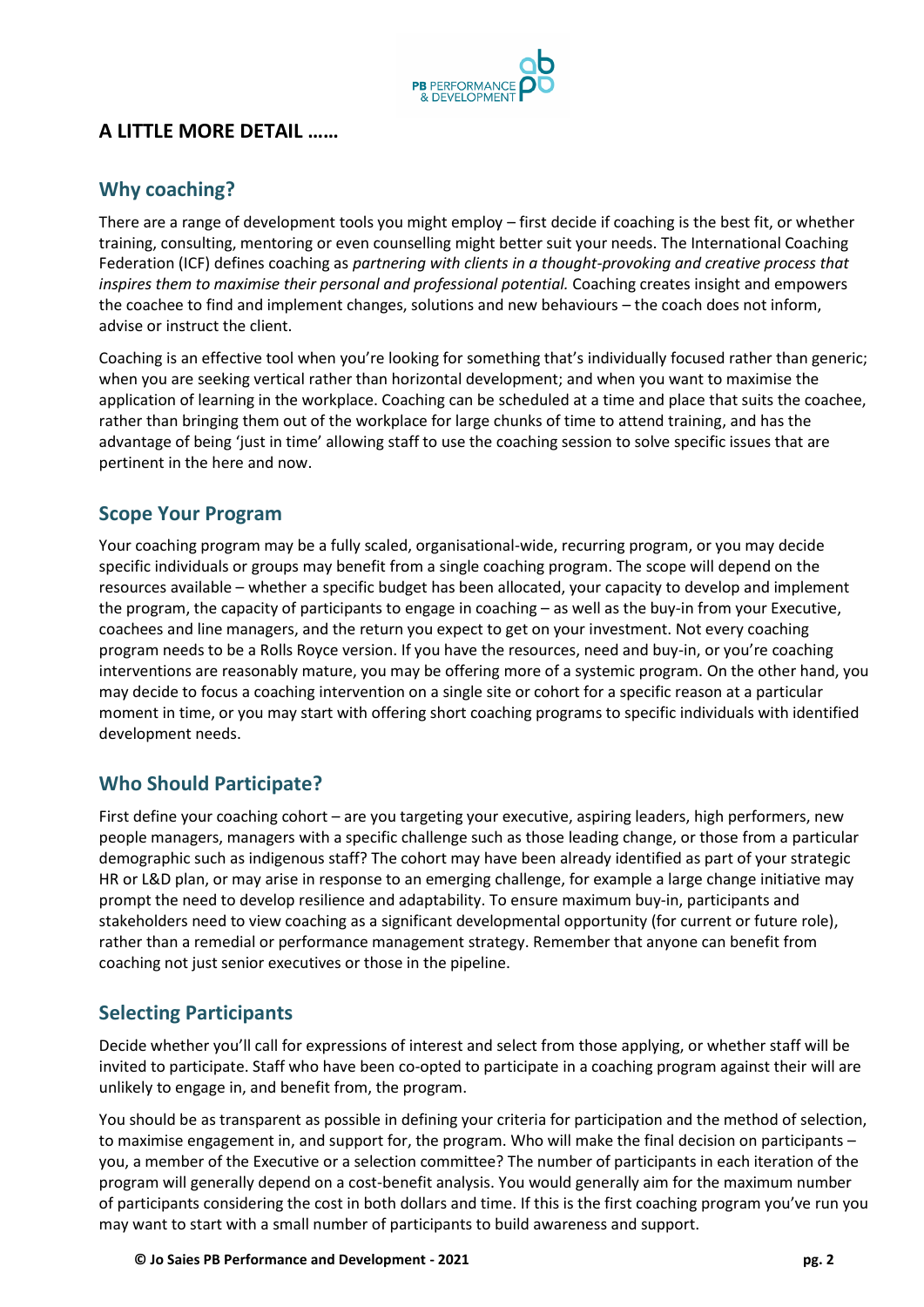

## **Procuring Coaches**

If you already employ staff with specialist coach training and expertise you may decide to use internal coaches. Or, if you are looking to embed a coaching culture, you may decide to recruit to an internal coaching position on a contract or permanent basis. The advantage is an internal coach understands the business and is already on salary. External coaches may suit If you're doing at a one-off program, if participants (particularly senior executives), will feel uncomfortable with an internal coach, or if you need very specific expertise for a specific target group. The expected value of the program and your procurement requirements will determine whether you need to undertake a full or selected request for tender, or procure via direct approach. If you anticipate needing a range of coaches over time you may choose to procure for a pool or panel of coaches, from whom you may draw as the need arises.

# **Sourcing and Engaging Coaches**

If you're not required to formally tender you may choose to direct source via your professional networks, linkedin, an established coaching provider or a Coach Broker (who can source coaches for you). The International Coaching Federation website includes a directory to find individual credentialled coaches in your area. [ICF Australasia Member Directory](https://apps.coachfederation.org/eweb/CCFDynamicPage.aspx?webcode=ccfsearch&site=icfapp) Selecting specific coaches in this way allows you more oversight of who you use, but may require more resources to establish and manage your own panel. You might find it easier to enter into a service agreement with a larger coaching provider, and rely on that provider to source, engage and manage their coaches.

# **Selecting Quality Coaches**

Coaching is a specific discipline with defined competencies. Coaching is a different skill to mentoring, consulting, advising or counselling. As an unregulated profession however, anyone can call themselves a coach whether or not they utilise evidence-based coaching interventions and possess accredited coaching competencies. It is common for professionals who provide advice, training, mentoring or therapy to describe aspects of their work as coaching. Be clear about what you mean by coaching, and ensure your coaches are aligned with your requirements before engaging them to ensure your expectations regarding program outcomes can be met. If you're not sure, ask to see them coach.

Engage a coach with academic or professional qualifications that include a component of coach specific training, A credential from the International Coaching Federation (ICF) provides assurance that an established level of coaching competence has been reached, and ongoing membership of the ICF or an equivalent professional association demonstrates a commitment to continuing professional development as a coach, and to a professional code of coaching ethics. ICF credentialled coaches will have maintained a log of coaching hours which can give a sense of coaching experience, and you may wish to ask for testimonials, recommendations or program evaluations which can attest to a coach's proficiency An effective coach does not have to have worked at the level or in the same role/industry as the coachee – they need to have a good understanding of organisational processes, experience (often demonstrated through logged hours) of dedicated coaching, and established competence in the discipline of transformational coaching. Check that your coaches are aware of, and align their programs with, the Australian Standards Handbook on Coaching in Organisations (2011), as this sets out important guidelines on establishing and getting value from organisational coaching.

# **Is Accreditation in a 360 or Psychometric Tool the Same as Coaching?**

No. Most 360 or other psychometric assessment tools are designed to provide the client with information and/or feedback to help them gain insight into certain aspects of themselves – patterns of thinking, personality traits, ways of behaving – that they may be unaware of. Those accredited to administer the tool are skilled at helping the client to interpret the results of that particular assessment so they gain maximum insight and benefit from the information. This is just the start of the coaching process. A coach will help the client use the information gained to identify meaningful goals and to successfully undertake a process of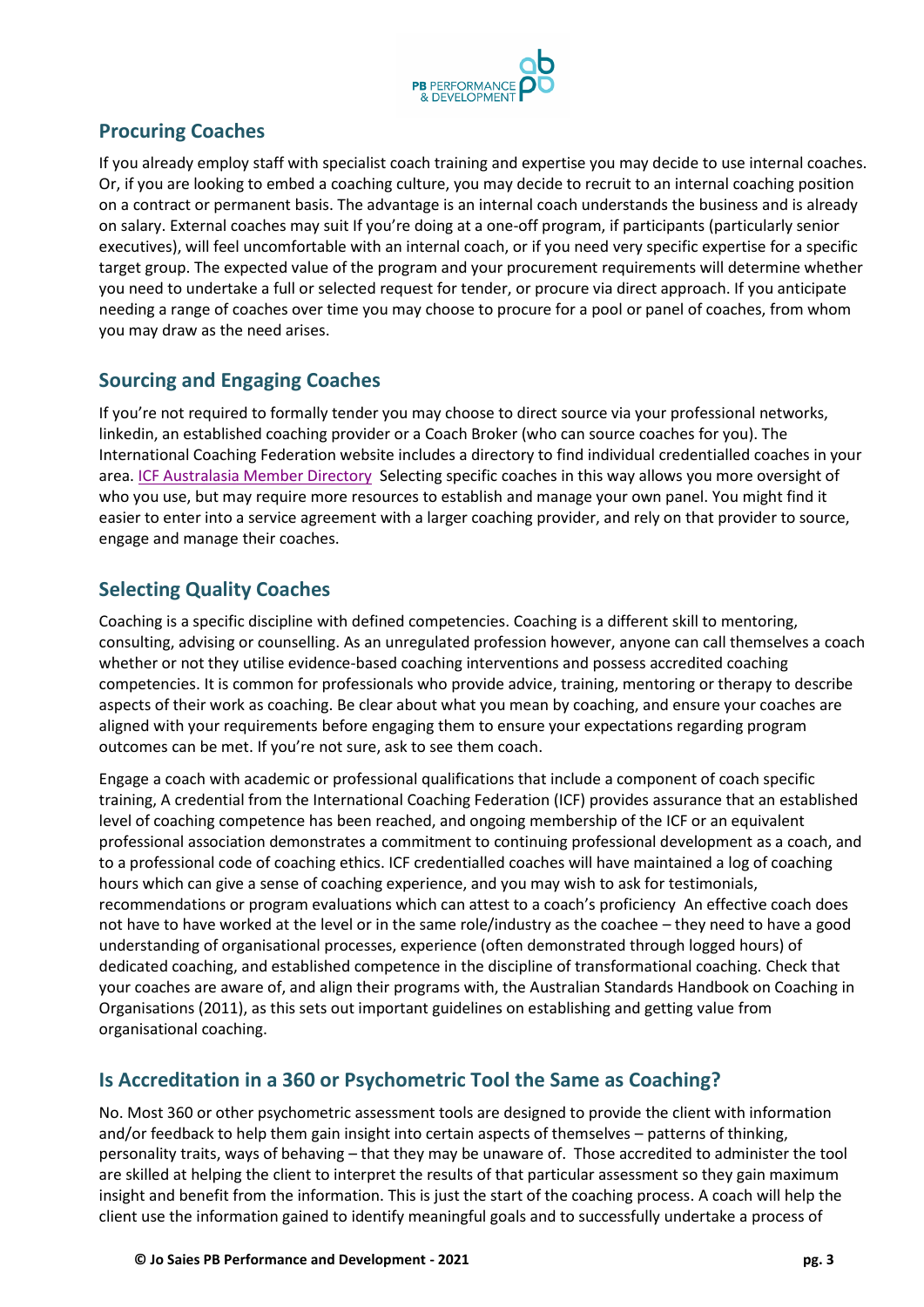

change over a period of time. If you are wanting a coach to work with your staff on changing habits and behaviours, and you want to use a particular tool to support that process, ensure that those administering the assessment are also specialist coaches (see above), rather than just being accredited in the tool.

# **Defining Coaching Goals**

Each participant will have their own unique coaching goals that will be defined and agreed at the start of their coaching program. Goals are identified through conversation between the coach and the coachee, and may take into consideration any feedback available through internal programs or a formal 360 assessment. The coachee must voluntarily engage with the coaching goals as a critical success factor for the program. Of equal importance, the line manager or organisational sponsor should be engaged via a 3-way conversation to provide input into finalisation of coaching goals. Even a highly self-aware coachee will have blind spots, and engaging the line manager is the preferred way to ensure the goals are both personally meaningful to the coachee and organisationally relevant. This also helps secure line-manager buy in to the coachee's development, and allows them to support the coaching by helping to monitor progress and providing real time feedback in the work environment.

# **Confidentiality**

Coaching assignments are based on the principle that the coaching conversation is confidential between the coach and the coachee. This allows for complete honesty and trust in the relationship and is optimum for achieving coaching goals. The coach will generally only share broad observations with the client organisation, such as coachee engagement, coachability and high-level progress toward agreed goals. If your expectation is that the coach will share details or notes relating to the content of the coaching program you will need to ensure you request and negotiate this with the coach and coachee at the start of the assignment. Generally, Feedback to and from the organisation is generally handled via three-way meetings in which the coach facilitates the coachee and manager to share relevant information between each other.

# **When Things Don't Go To Plan**

The success of coaching assingments will depend to a large degree on the quality of the relationship between the coach and the coachee. If either party doesn't feel the relationship is working for them, the agreement should provide an opportunity for the arrangement to be reviewed, and an alternative coach arranged if appropriate. You'll also want to build in a mechanism for getting feedback about your coaches to ensure your staff are satisfied, they're progressing toward their goals, you're getting value for money and your coaches are working professionally and ethically.

You need to remain cognizant that coaching is an unregulated profession, and situations may arise in which a coach is behaving unprofessionally or unethically, or where coaching practice is considered below professional expectations. Whether you have direct sourced your coaches or engaged via an agreement with a provider or broker, you should have an agreed means of addressing issues where your needs or expectations are not being met, and potentially removing the coach from your pool. Utilising coaches who have gained a coaching credential, and who are members of a professional association such as the International Coaching Federation minimises the likelihood of below standard or unethical practice, and also provides an external avenue for reporting a potential ethical or professional breach if required.

# **In Summary - 5 Critical Success Factors**

- 1. Ensure alignment between what you want from coaching and what the coach will deliver
- 2. Engage International Coaching Federation credentialled coaches (identified by ACC, PCC or MCC)
- 3. Clearly outline the roles and responsibilities of the coach, coachee and organisation sponsor
- 4. Establish agreed coaching goals for each participant, with line-manager buy-in to the goals
- 5. Agree on the behavioural indicators of success for each coaching assignment.